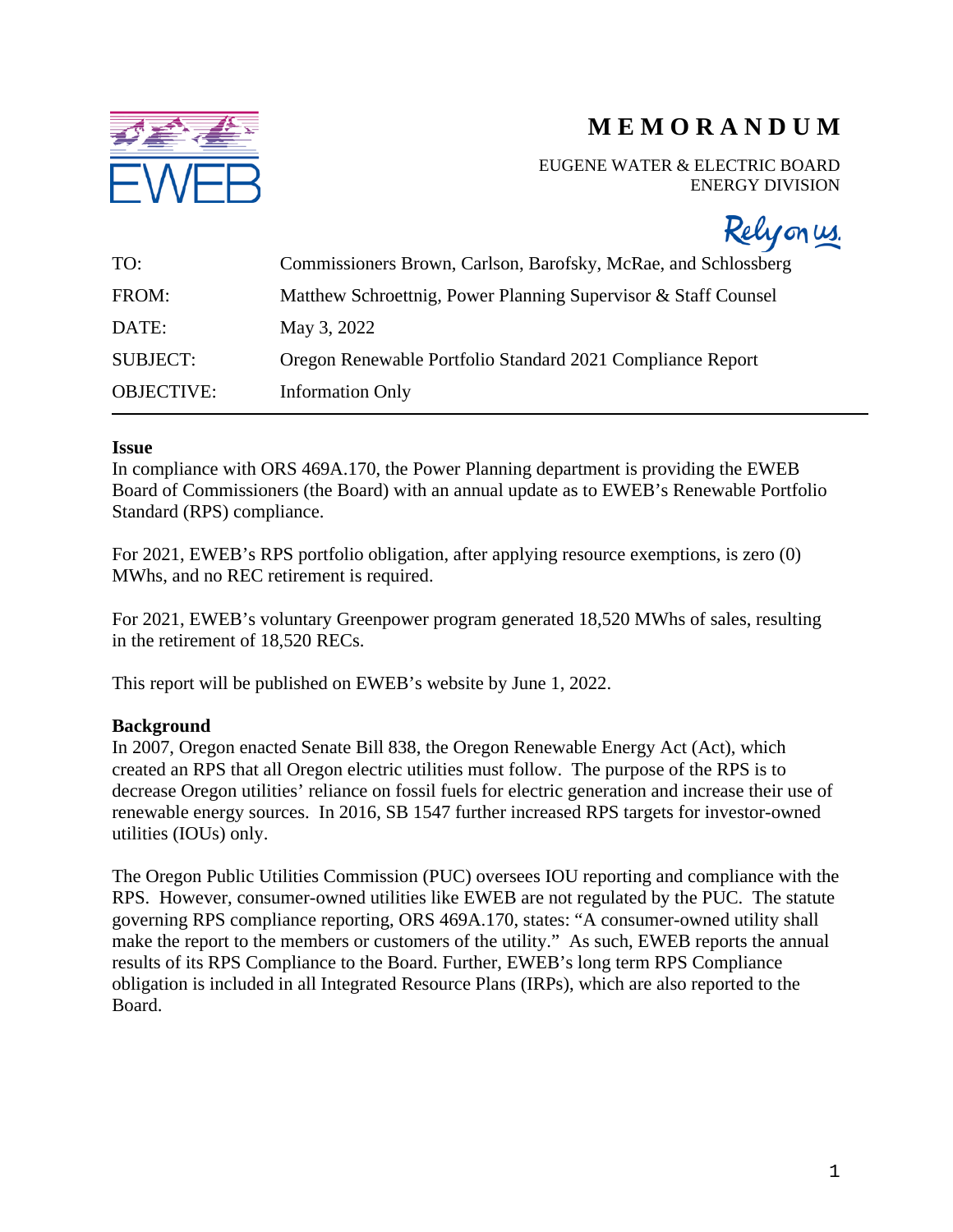## **Discussion**

## *EWEB's RPS Portfolio Obligation*

Oregon's RPS establishes an obligation for electric utilities, requiring that a percentage of their annual retail sales must come from qualifying renewable resources. The exact percentage required, and the year the compliance obligation begins, depends both on the size and ownership type of the electric utility, as shown in Figure 1, below. As a consumer-owned utility, serving more than 3 percent of the state's total retail electricity sales, EWEB is classified as a "Large Utility" when determining its annual obligation.

| <b>Utility Type</b>                  | <b>Utility Size</b>    | 2011 | 2015 | 2020 | 2025 | 2040 |
|--------------------------------------|------------------------|------|------|------|------|------|
| Large IOU                            | 3% or more             |      |      | 20%  | 27%  | 50%  |
| Large Utilities                      | 3% or more             | 5%   | 15%  | 20%  | 25%  |      |
| <b>Smaller Utilities</b>             | <b>From 1.5% to 3%</b> |      |      |      | 10%  |      |
| <b>Smallest Utilities Under 1.5%</b> |                        |      |      |      | 5%   |      |

**Figure 1. Annual percentage target of qualifying electricity by year**

### *Oregon RPS Compliance Rules*

The Act defines which types of renewable generation are considered "qualifying electricity." In general, qualifying renewable resources must have an on-line date of January 1, 1995, or later, with some exceptions.<sup>[1](#page-1-0)</sup> Further definition of qualifying electricity can be found in ORS 469A.010.

There are some allowable exemptions from compliance outlined in ORS 469A.060, which can reduce a utility's RPS portfolio obligation. These exemptions ensure that the RPS does not compel utilities to procure new qualifying electricity resources to replace existing non-fossil fuel resources, or Tier 1 energy procured through the BPA Regional Dialogue Contract.

Under the Act, utilities may choose to comply with the RPS financially, in lieu of retiring RECs, through the use of an Alternative Compliance Payment. The price for Alternative Compliance Payment is based on the cost of qualifying electric resources, as determined by the Board. EWEB does not currently use this path to meet its RPS compliance. Details for Alternative Compliance Payment are outlined in ORS 469A.180.

To limit the impact of the RPS on retail consumer rates, the Act outlines a Cost Cap. This Cost Cap provides an upper limit on the cost for incremental actions required to comply with the Act. Further information for how this Cost Cap is defined can be found in ORS 469A.445.

Per rules adopted by the Oregon Department of Energy, generation volumes qualifying for RECs are based on values recorded and reported to the Western Renewable Energy Generation Information System (WREGIS). WREGIS is an organizational database that receives monthly

<span id="page-1-0"></span><sup>1</sup> See link for a list of conditions under which pre-1995 resources are eligible to produce qualifying electricity, <https://olis.leg.state.or.us/liz/2016R1/Downloads/MeasureDocument/SB1547/Enrolled>

A later amendment to the RPS allows for pre-1995 woody biomass to qualify, but the RECs will not be eligible for use in compliance until 2026.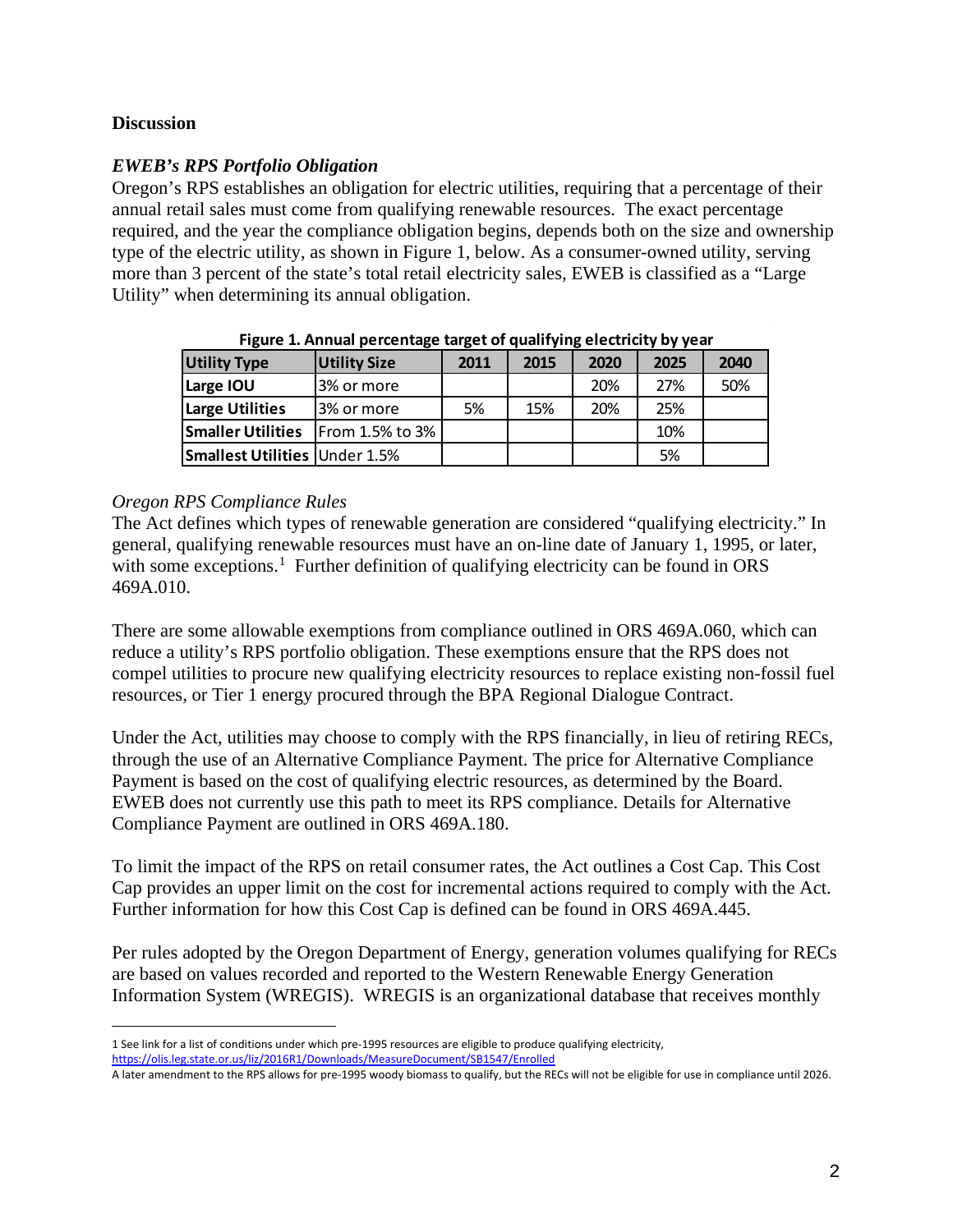generation volumes of renewable generation and serves as the regional system of record to issue, monitor, transfer, and account for Renewable Energy Certificates (REC). One MWh of renewable generation equals one REC. The RECs have identification numbers that indicate the generation project and the month the electricity was generated.

Excepting for limitations due to Cost Caps, or the use of Alternative Compliance Payments, compliance is demonstrated by retiring a quantity of WREGIS RECs equal to the compliance obligation. Once a REC is retired in WREGIS it is no longer available to be banked, sold, or used for any other RPS program.

| Figure 2. EWEB Oregon RPS Portfolio Obligation Calculation                                                        |                              |           |                  |  |  |  |  |
|-------------------------------------------------------------------------------------------------------------------|------------------------------|-----------|------------------|--|--|--|--|
| Category                                                                                                          | Calculation                  | Quantity  | Unit             |  |  |  |  |
| <b>Retail Sales to Customers</b>                                                                                  | a                            | 2,369,420 | MWh              |  |  |  |  |
| Qualifying Electricity Target before Exemption                                                                    | b                            | 20%       | Percentage       |  |  |  |  |
| RPS Portfolio Obligation before Exemption                                                                         | $c = a \times b$             | 473,884   | MWh              |  |  |  |  |
|                                                                                                                   |                              |           |                  |  |  |  |  |
| Generation from Exempt Resources                                                                                  |                              |           |                  |  |  |  |  |
| BPA Tier 1 net purchases                                                                                          | d                            | 2,142,485 | MWh              |  |  |  |  |
| EWEB hydro (owned)                                                                                                | 223,508<br>e                 |           | MWh              |  |  |  |  |
| Mid-C hydro (contract)                                                                                            | f<br>12,680                  |           | MWh              |  |  |  |  |
| <b>Total MWhs from Exempt Resources</b>                                                                           | 2,378,672<br>$g = d + e + f$ |           | MWh              |  |  |  |  |
|                                                                                                                   |                              |           |                  |  |  |  |  |
| Percent of Retail Sales covered by Exempt Resources                                                               | $h = min(g \div a, 100\%)$   | 100%      | Percentage       |  |  |  |  |
|                                                                                                                   |                              |           |                  |  |  |  |  |
| Qualifying Electricity Target <i>after</i> Exemption                                                              | $i = min(100\% - h, b)$      | $0\%$     | Percentage       |  |  |  |  |
| RPS Portfolio Obligation <i>after</i> Exemption                                                                   | $i \times a$                 | $\bf{0}$  | MWh <sup>1</sup> |  |  |  |  |
| 1. EWEB must retire 1 REC for each MWh of calculated RPS Obligation <i>after</i> Exemption to comply with the RPS |                              |           |                  |  |  |  |  |

# *EWEB's 2021 Oregon RPS Portfolio Obligation*

As detailed in Figure 2, above, EWEB's qualifying electricity target for 2021 is 20 percent of retail sales before exemptions. Under Oregon's RPS rules, if exempt generation in 2021 exceeds 80 percent of total retail sales, then EWEB can reduce the 20 percent qualifying electricity target by the amount the exempt generation exceeds 80 percent. If exempt generation exceeds 100 percent of total retail sales, then EWEB's qualifying electricity target is reduced to zero (0) percent.

Because EWEB's hydroelectric resources, including BPA Tier 1, are considered "exempt generation", these resources significantly reduce EWEB's current and projected qualifying electricity targets. As a result, EWEB's 2021 RPS portfolio obligation results in the retirement of zero (0) RECs in 2021.